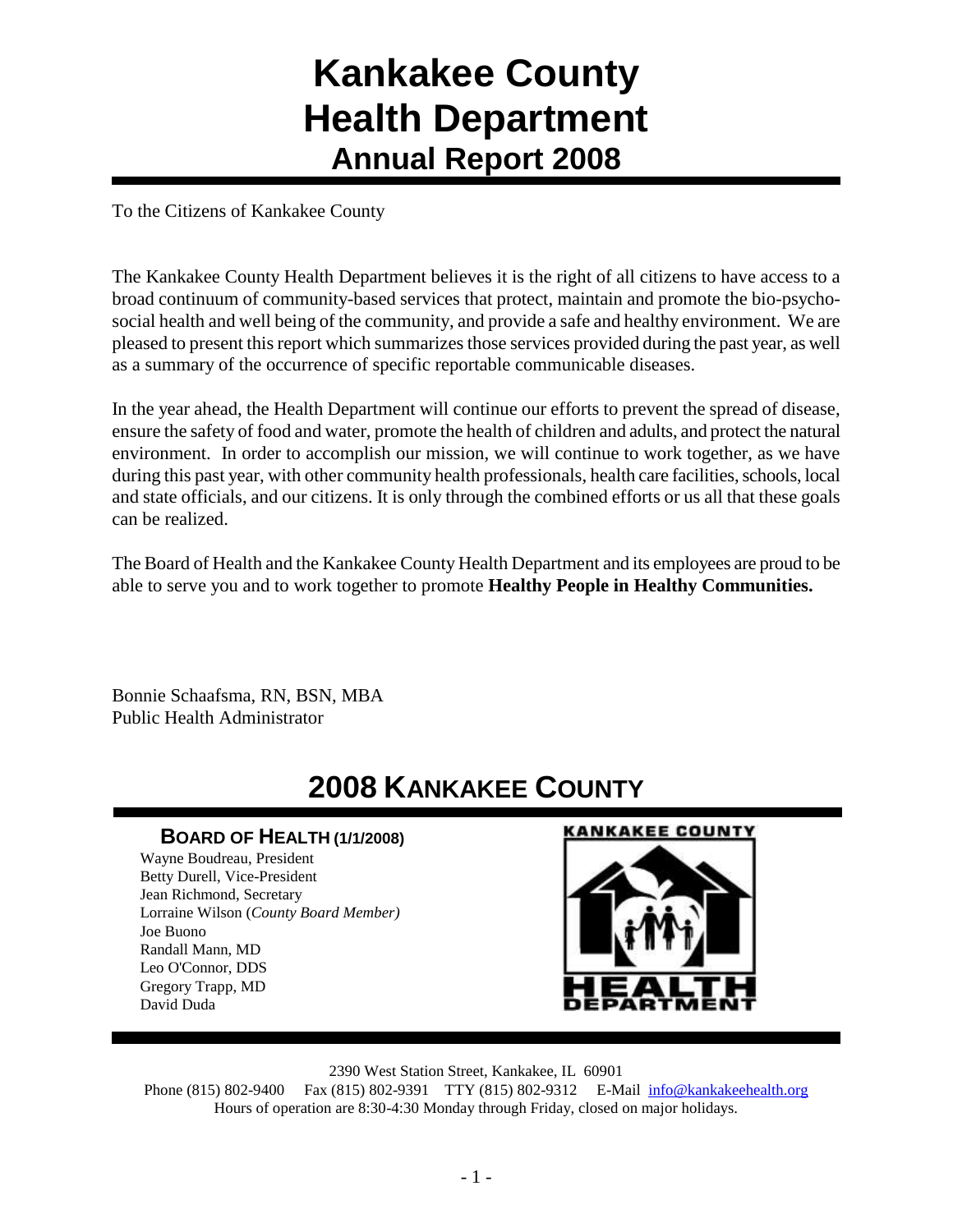### **Environmental Health 2008** | **Health Promotion 2008**

### *Inspections*

| <b>Permits Issued</b>         |  |
|-------------------------------|--|
|                               |  |
| Private Sewage Treatment  124 |  |
| Licenses Issued               |  |
|                               |  |
|                               |  |
|                               |  |
|                               |  |
|                               |  |

### *Health Education*

| пеции папсанон                                                                                                                                                                                                                                                                                                                       |
|--------------------------------------------------------------------------------------------------------------------------------------------------------------------------------------------------------------------------------------------------------------------------------------------------------------------------------------|
|                                                                                                                                                                                                                                                                                                                                      |
|                                                                                                                                                                                                                                                                                                                                      |
| Baby Think It Over participants330                                                                                                                                                                                                                                                                                                   |
|                                                                                                                                                                                                                                                                                                                                      |
| Kankakee County Teen Conference students .510                                                                                                                                                                                                                                                                                        |
| Preparation for Adolescence Conference 255                                                                                                                                                                                                                                                                                           |
|                                                                                                                                                                                                                                                                                                                                      |
| Breast & Cervical Cancer Screenings                                                                                                                                                                                                                                                                                                  |
|                                                                                                                                                                                                                                                                                                                                      |
|                                                                                                                                                                                                                                                                                                                                      |
|                                                                                                                                                                                                                                                                                                                                      |
|                                                                                                                                                                                                                                                                                                                                      |
|                                                                                                                                                                                                                                                                                                                                      |
| Tobacco Prevention & Cessation                                                                                                                                                                                                                                                                                                       |
| 1.177<br>$\mathbf{m}$ and $\mathbf{n}$ and $\mathbf{n}$ and $\mathbf{n}$ and $\mathbf{n}$ and $\mathbf{n}$ and $\mathbf{n}$ and $\mathbf{n}$ and $\mathbf{n}$ and $\mathbf{n}$ and $\mathbf{n}$ and $\mathbf{n}$ and $\mathbf{n}$ and $\mathbf{n}$ and $\mathbf{n}$ and $\mathbf{n}$ and $\mathbf{n}$ and $\mathbf{n}$ and $\mathbf$ |

### Tobacco Prevention participants .................1,175 Prevention Education presentations.................43

| 110, 0110011 Button provincia che illustratti di le |  |
|-----------------------------------------------------|--|
| Freedom From Smoking participants 15                |  |
|                                                     |  |

## **Chronic and Communicable Disease 2008**

### *Reportable Diseases*

| Acquired Immunodeficiency Syndrome 2 |  |
|--------------------------------------|--|
|                                      |  |
|                                      |  |
|                                      |  |
|                                      |  |
|                                      |  |
|                                      |  |
|                                      |  |
|                                      |  |
|                                      |  |
|                                      |  |
|                                      |  |
|                                      |  |
|                                      |  |
|                                      |  |
|                                      |  |
|                                      |  |
|                                      |  |
|                                      |  |
|                                      |  |
| Streptococcal Infections (Group A)1  |  |
|                                      |  |
|                                      |  |
|                                      |  |
|                                      |  |
|                                      |  |
|                                      |  |
|                                      |  |

### *Sexually Transmitted Diseases*

### *Tuberculosis*

| <b>Lead Screening Program</b>            |  |
|------------------------------------------|--|
|                                          |  |
|                                          |  |
|                                          |  |
| Environmental inspections + HUD grant141 |  |

### *Hearing and Vision Screening*

| Preschool                                 |
|-------------------------------------------|
|                                           |
|                                           |
|                                           |
| School age                                |
|                                           |
|                                           |
|                                           |
|                                           |
|                                           |
| Schools Oral Health                       |
| Fluoride Rinse Program (Grades 1-8) 1,140 |
| <b>HIV Testing and Counseling Program</b> |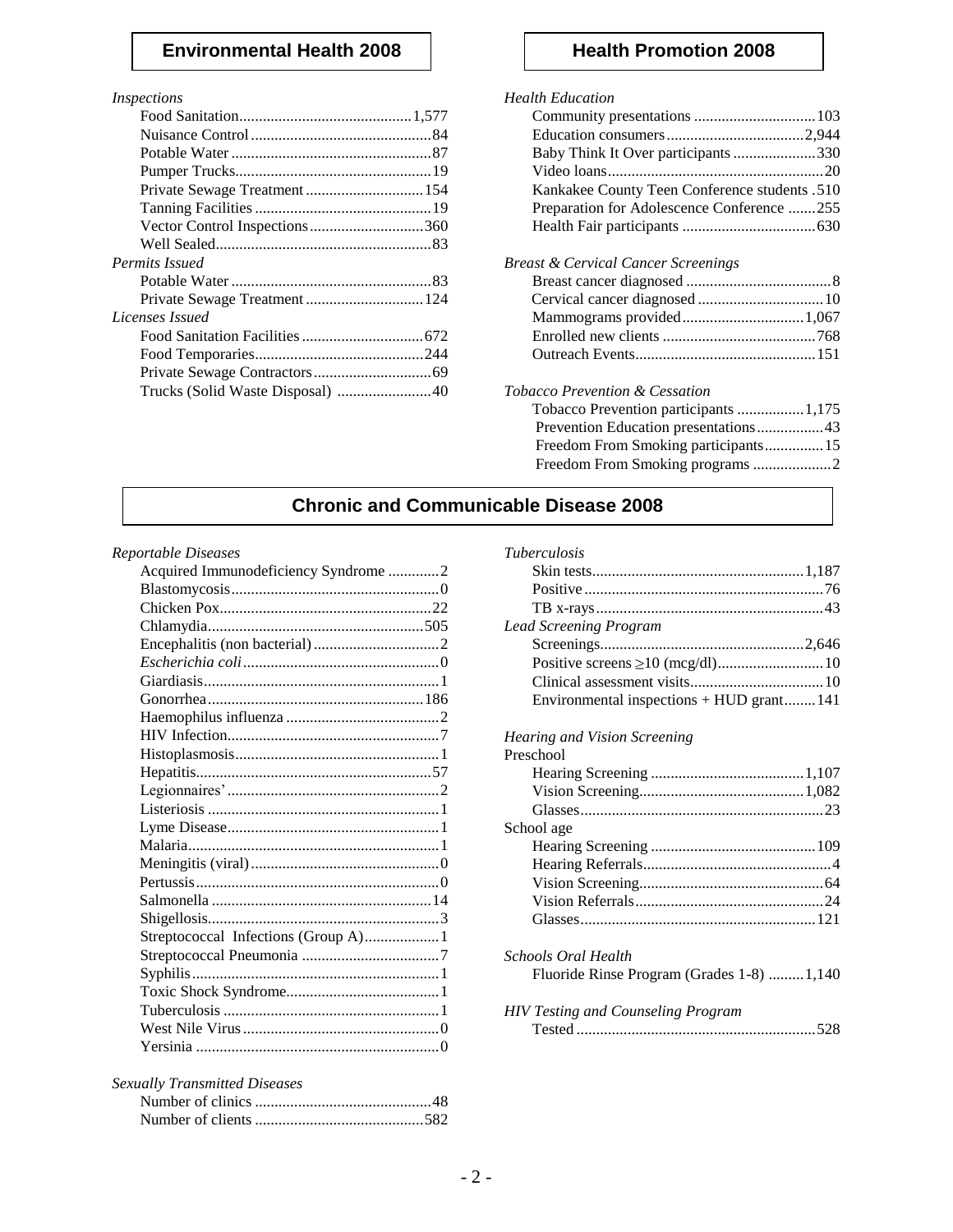## **Maternal Child Health 2008**

| Childhood Immunization       | Doses |
|------------------------------|-------|
|                              |       |
|                              |       |
|                              |       |
|                              |       |
| DtaP/Polio/Hep B (child) 207 |       |
|                              |       |
|                              |       |
|                              |       |
|                              |       |
|                              |       |
|                              |       |
|                              |       |
|                              |       |
|                              |       |
|                              |       |
|                              |       |
|                              |       |
|                              |       |
| Pneumococcal conjugate 380   |       |
|                              |       |
|                              |       |
|                              |       |
|                              |       |
|                              |       |
|                              |       |
|                              |       |

| <b>Family Case Management</b>      |
|------------------------------------|
|                                    |
|                                    |
|                                    |
|                                    |
|                                    |
| Developmental Screenings  1,803    |
|                                    |
|                                    |
|                                    |
|                                    |
| Child Health Clinic                |
|                                    |
|                                    |
| New clients                        |
|                                    |
|                                    |
|                                    |
| WIC (Women, Infants, & Children)   |
| Average monthly caseload2,708      |
|                                    |
|                                    |
|                                    |
| <b>HealthWorks</b>                 |
|                                    |
| Comprehensive health evaluations43 |
|                                    |
|                                    |
|                                    |

# **Financial Report 2008**

| (Unaudited)                     |  |
|---------------------------------|--|
| Fiscal Year 12/01/07 – 11/30/08 |  |
| Revenue                         |  |



### *Expenditures*

| Total Personnel Costs 2,119,683.34 |  |
|------------------------------------|--|
|                                    |  |
| Office Supplies/Postage38,420.67   |  |
|                                    |  |
|                                    |  |
|                                    |  |
|                                    |  |
|                                    |  |
|                                    |  |
|                                    |  |
|                                    |  |
|                                    |  |
|                                    |  |
|                                    |  |
|                                    |  |
|                                    |  |
| Total Expenditures3,261,073.28     |  |
|                                    |  |